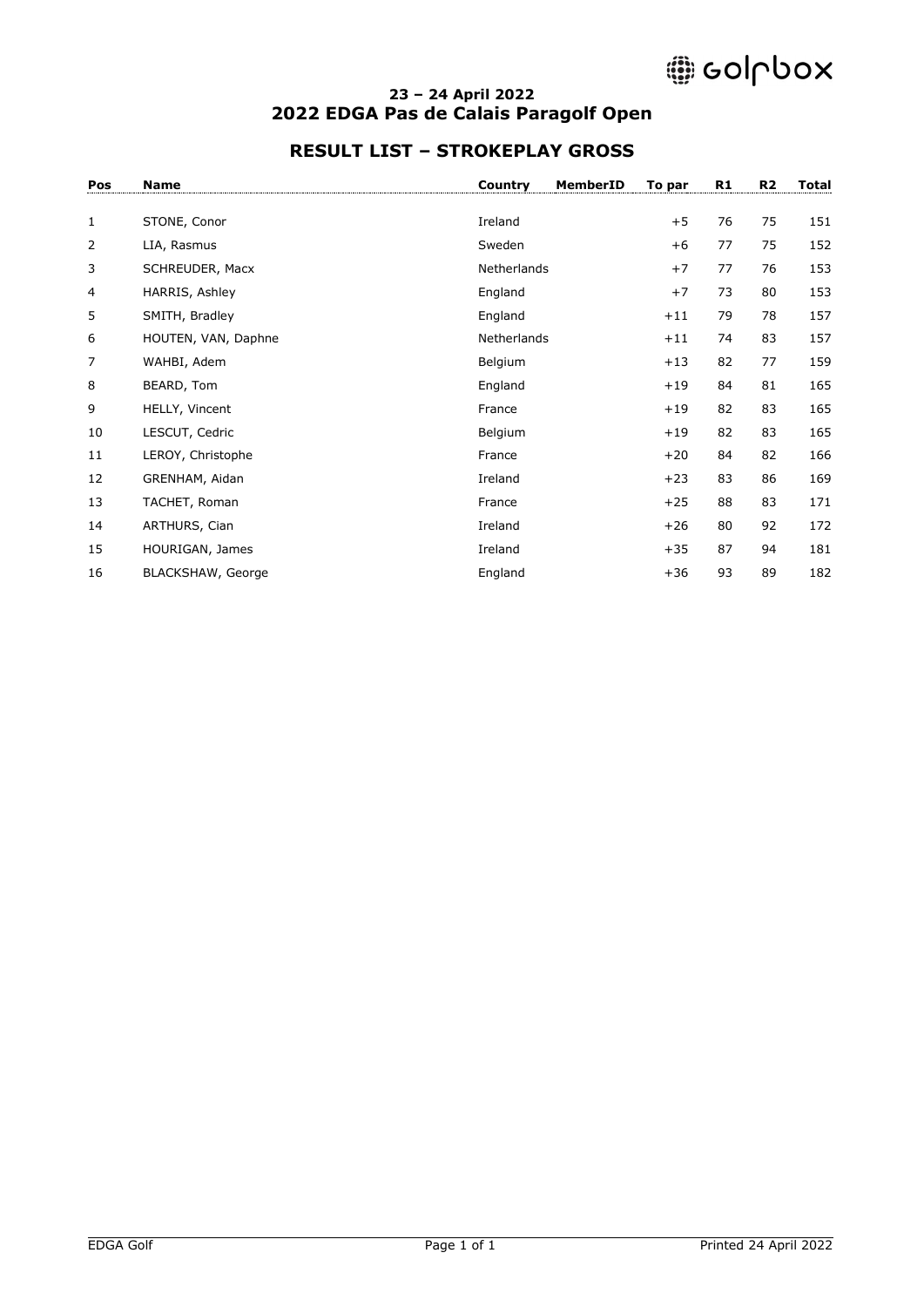# @ colpbox

#### **– 24 April 2022 2022 EDGA Pas de Calais Paragolf Open**

### **RESULT LIST – STROKEPLAY NET**

| Pos          | <b>Name</b>          | Country     | MemberID | To par | R1 | R <sub>2</sub> | <b>Total</b> |
|--------------|----------------------|-------------|----------|--------|----|----------------|--------------|
|              |                      |             |          |        |    |                |              |
| $\mathbf{1}$ | FREEMAN, Graham      | Belgium     |          | $+4$   | 75 | 75             | 150          |
| 2            | DUERINCKX, Arwen     | Belgium     |          | $+6$   | 77 | 75             | 152          |
| 3            | JONES, Michael Ian   | England     |          | $+7$   | 79 | 74             | 153          |
| 4            | REAY, Johnny         | England     |          | $+8$   | 79 | 75             | 154          |
| 5            | GILKS, Heather       | England     |          | $+9$   | 73 | 82             | 155          |
| 6            | BULLOCK, Aimi Louise | England     |          | $+14$  | 81 | 79             | 160          |
| 7            | KUIPER, Tycho        | Netherlands |          | $+15$  | 84 | 77             | 161          |
| 8            | VALK, VAN DER, Harry | Netherlands |          | $+18$  | 87 | 77             | 164          |
| 9            | GILKS, Martine       | England     |          | $+19$  | 84 | 81             | 165          |
| 10           | BERSET, Emmanuel     | Switzerland |          | $+24$  | 92 | 78             | 170          |
| 11           | MARE, Florian        | France      |          | $+27$  | 89 | 84             | 173          |
| 12           | PERQUE, Herve        | France      |          | $+29$  | 87 | 88             | 175          |
| 13           | ACEBO, Jose          | France      |          | $+29$  | 83 | 92             | 175          |
| 14           | LEBON, Mathieu       | France      |          | $+31$  | 90 | 87             | 177          |
| <b>NR</b>    | VEREST, Ronny        | Belgium     |          | $+6$   | 79 |                | 79           |
| <b>WD</b>    | VANDERHAEGHE, Xavier | Belgium     |          | $+17$  | 90 |                | 90           |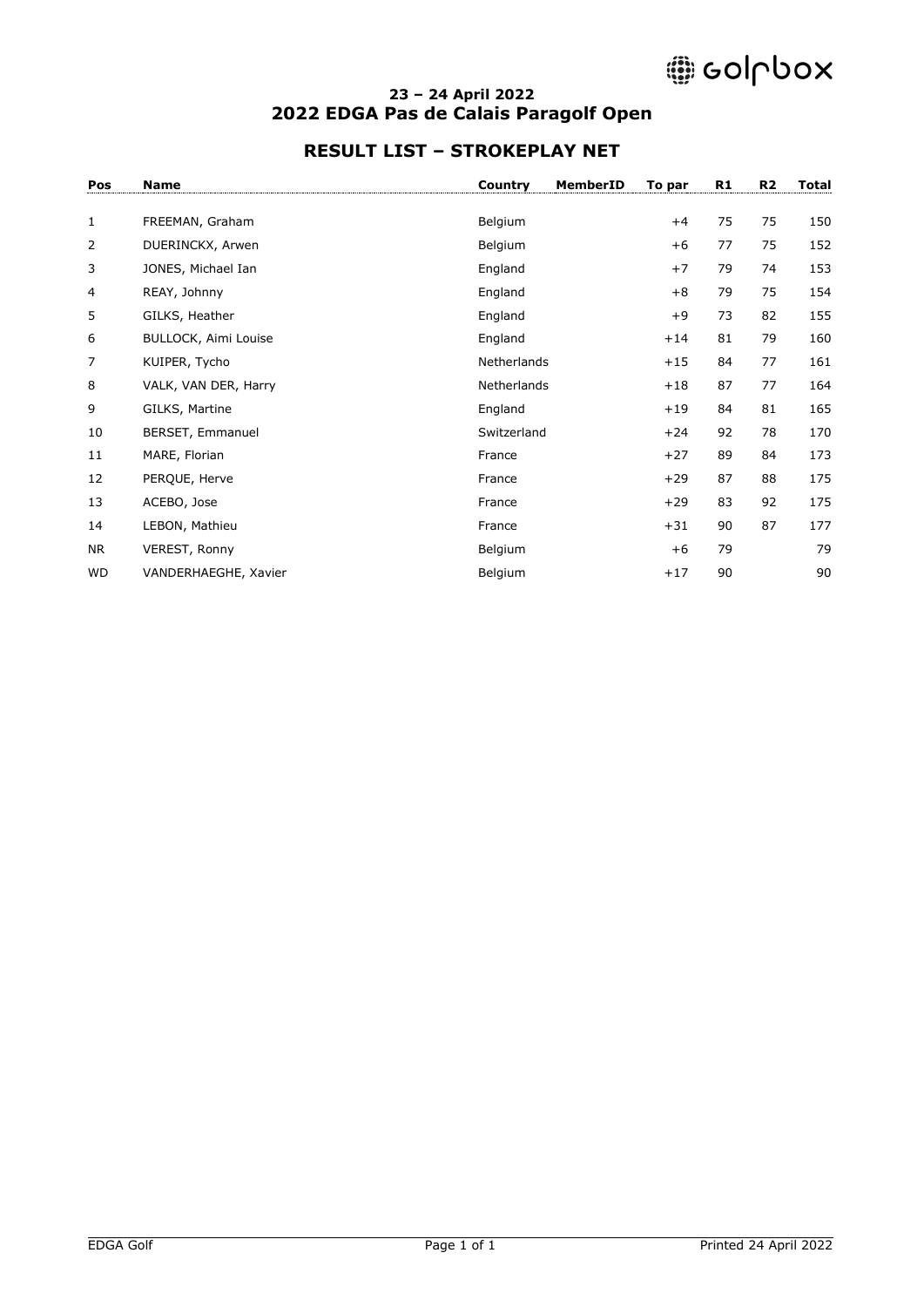# @ colpbox

#### **– 24 April 2022 2022 EDGA Pas de Calais Paragolf Open**

### **RESULT LIST – STABLEFORD NET**

| Pos          | <b>Name</b>            | Country     | MemberID<br>To par | R1 | R <sub>2</sub> | <b>Total</b> |
|--------------|------------------------|-------------|--------------------|----|----------------|--------------|
| $\mathbf{1}$ | VISSER, Remon          | Netherlands | $+13p$             | 47 | 38             | 85           |
| 2            | NUYENS, Senne          | Belgium     | $+5p$              | 41 | 36             | 77           |
| 3            | NGUYEN, Kevin          | France      | $+4p$              | 41 | 35             | 76           |
| 4            | BAINES, Dylan          | England     | $+3p$              | 38 | 37             | 75           |
| 5            | LACOUR, Aurelien       | France      | $+3p$              | 39 | 36             | 75           |
| 6            | CAMBRE, Liliane        | Belgium     | $-2p$              | 32 | 38             | 70           |
| 7            | LESPAGNOL, Andre       | France      | $-2p$              | 36 | 34             | 70           |
| 8            | GONCE, Jeremy          | France      | $-4p$              | 38 | 30             | 68           |
| 9            | JONG, DE, Caroline     | Netherlands | $-6p$              | 34 | 32             | 66           |
| 10           | GIJSELS, Peggy         | Belgium     | $-7p$              | 32 | 33             | 65           |
| 11           | HENNESSEY, William     | England     | $-8p$              | 32 | 32             | 64           |
| 12           | LOUGUAR, Mourad        | France      | $-9p$              | 29 | 34             | 63           |
| 13           | FRANKEN, Lars          | Belgium     | $-10p$             | 33 | 29             | 62           |
| 14           | LECOMTE, Pascal        | Belgium     | $-12p$             | 43 | 17             | 60           |
| 15           | HALLEZ, Jules          | Belgium     | $-13p$             | 28 | 31             | 59           |
| 16           | MASON, Edward          | England     | $-13p$             | 31 | 28             | 59           |
| 17           | VLIEBERGH, Eric        | Belgium     | $-18p$             | 27 | 27             | 54           |
| 18           | SPILKER, Peter         | Netherlands | $-19p$             | 24 | 29             | 53           |
| 19           | RIQUET, Tristan        | France      | $-21p$             | 23 | 28             | 51           |
| 20           | COURBOIS, Alain        | France      | $-22p$             | 22 | 28             | 50           |
| 21           | BORST, William         | Netherlands | $-22p$             | 26 | 24             | 50           |
| 22           | <b>BOUCHER, Karine</b> | France      | $-23p$             | 25 | 24             | 49           |
| 23           | DRIES, Pieter          | Belgium     | $-25p$             | 20 | 27             | 47           |
| 24           | MEBIUS, Ralf           | Netherlands | $-29p$             | 20 | 23             | 43           |
| 25           | VERSLUYS, Tom          | Netherlands | $-29p$             | 21 | 22             | 43           |
| 26           | ROPARS, Patrice        | France      | $-35p$             | 17 | 20             | 37           |
| 27           | KIRBY, Terry           | England     | $-47p$             | 12 | 13             | 25           |